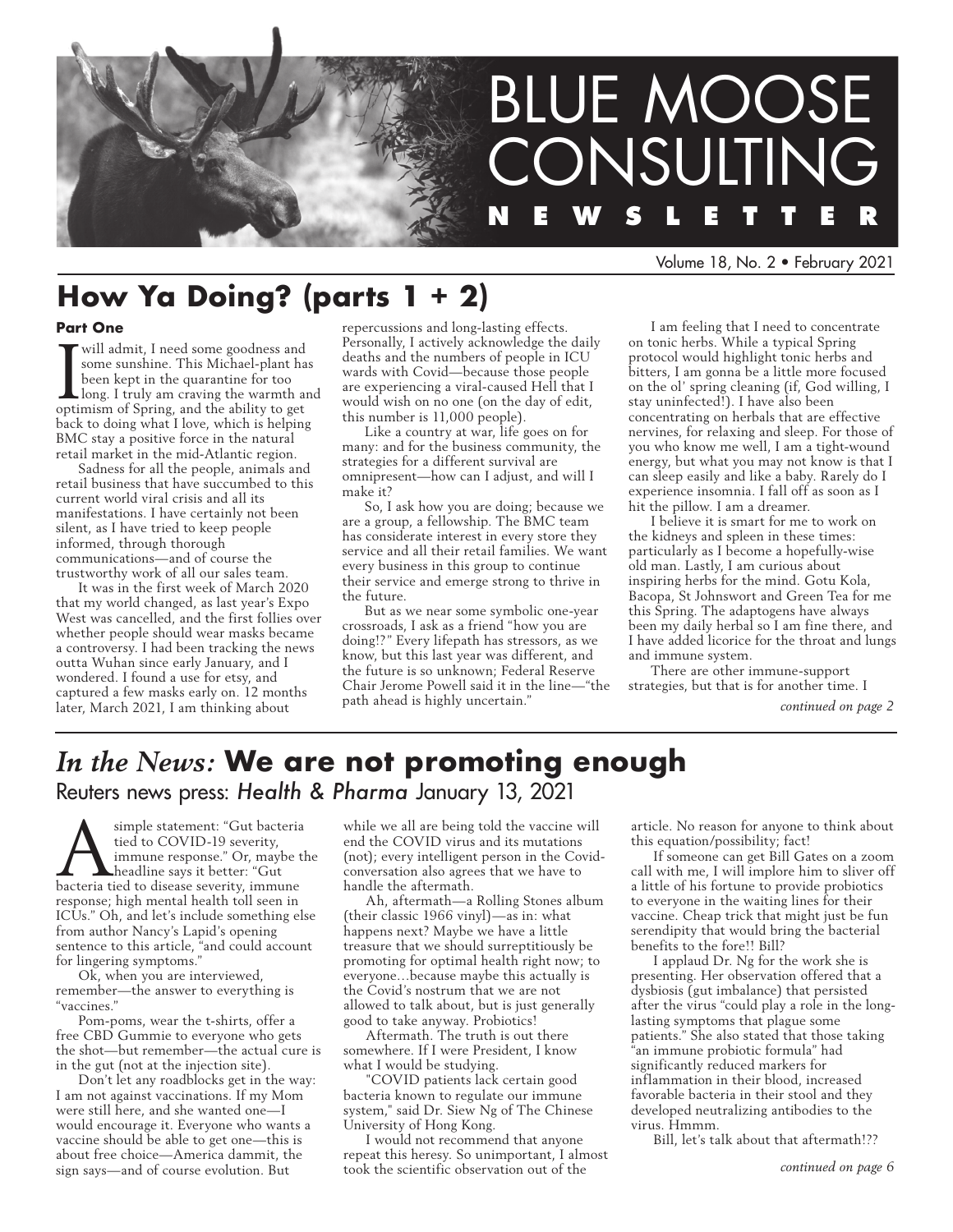start the dialogue of this support group by talking about one person's particular Covid-Times strategies: mine. Therefore, I will conclude that I am also very keen on **BioNox**® *M3*™ nitric oxide booster, Collagen, *RegActiv*™ Glutathione and **RevUp**®  **Wellness's** *Abigenol*® silver fir bark extract caps for circulatory and antioxidant support. And, of course, Probiotics, Aloe liquid concentrates and superfoods. My newest observations will be on how my body enjoys and welcomes the herb Fo-ti. I am always experimenting and updating: but that is me today!

How are you doing? Can I suggest that we ALL need an adjustment? The biggest universal concern is the mind and the Spirit. We are in a time where the front-line workers are exhausted.

Do you know how to advise someone on what you believe would be the good things to do? I have a client who has made an appointment to meet with you: ready to talk in any mirror.

How are you? You are not invincible: self-help is the correct thing to do now.

I suggest Springtime refreshing tonic herbals, try some fo-ti. Bitters from the cabinet of good options you have (*Better Bitters*™ by **Herb Pharm**® and **Aloe Life**® juices)—you can make the funny face, while the body smiles! Nervines and Adaptogens. Calming relaxants and rewarding baths. A round of rejuvenative Probiotics, and something for the brain and mental outlook. March and April are times for you to hit the Refresh button. While doing that, don't get a false sense of security: coronavirus may plateau, while at the same time new variants spread. Or more, or less. But, the aftermath continues on an equally parallel track regardless. We have never been here before, so maybe take a moment to reconsider!

### **Part Two**

Medicine exists: beyond politics and beyond Doctors. Medicine exists in response to the natural orders of the planet. Healers have to respond. This is not the first time the world has gone out of balance. Ask any Hopi elder: *Koyaanisqatsi.*

We have to be rock solid strong in knowing that we can exist in a unity with the non-natural channels and still advance and develop, and contribute. Our textbooks need to stay open. And we have to help people from where they come to us.

I am very skeptical of the non-natural way, and I have my critical-thinking filters all on high alert. That being said, the human efforts to eradicate a virulent illness are not divided into good and bad. Saving is a care-for-all task!

But how do you really feel, Michael? I worry about the fallacy of depending upon one medical diagnosis. After one year, the mainstream power centers have not allowed there to be any conversations about the research being done clinically by other



# **HEALTHAID AMERICA KIDZPROBIO™**

**.. but first, the flavor**

The blackcurrant, also known as black currant or cassis, is a woody, medium-sized shrub that loves sandy, heavy loams or forest soils—in the family Grossulariaceae grown for its berries—beautiful strigs that ripen to that a very dark purple at mid-summer time. Cultivation of black currants is believed to have begun in the 11th Century in the gardens of Russian monasteries.

During WW II, the British government encouraged cultivation of the shrub to get the public backyard to provide sources of Vitamin C. Soon, the British government was distributing black currant, free of charge, to all children under the age of two (in 1942). Black currant was very popular in America, but the logging industry feared the shrub and ended the farming of black currant in the early 1900s by federal bans (so your great grandparents were denied black currant deliciousness). The federal law disappeared in 1966, and New York became the first State to bring the currant home. Some kids might like this mischievous little story. In wartime, without oranges, black currants became the hero. The blackcurrant's unique flavor is still a treat and surprise in our country to those who first try it.

**HealthAid America**® wants to give you a taste of black currant. Your BMC Rep will be armed with a tasting of the **KidzProbio™ chewables**, which we believe will become your best-children's probiotic. So give it a try.

This is just natural black currant flavor, but we think the distinct flavor will have children cherishing their daily dose of nutraceuticals along with probiotics chewables. "Tasty" matters for children, and health. Black currants have a bold flavor, kinda like a superhero, 3-dimensional boisterous berry. Think of a burst that is sweet like grapes but punchy like a vibrant tart raisin.

Some people call black currants The Forbidden Fruit, because they were outlawed in the US for 100 years, while loved all over the world. Today, the Japanese buy tons of black currants from New Zealand as a delicious functional food treat. Kids love stories: the black currant is considered the darkest pigmentation in the natural food world. Somehow we have gotten them interested.

HealthAID America® wants your store's little ones to try their KidzProBio™—sweetened with a natural and delicious black currant flavor. For BMC stores working with their BMC Rep, they will send one (1) free tester for every order that includes at least four (4) KidzProbio™ chewables (two sizes # 6225, 30 tabs + # 6282, 60 tabs). Four (4) of each, at the intro deal of 4 + 1 opening order discount price, [makes minimum free shipping], and you get 2 free products and you get an entire box (30 ct) to give out 30 samples…after you try 1-2 yourself! Thirty kids samples—they are blister packed, so perfect for these ultra-sanitary times—and you will easily sell you first 10 boxes!!

Already carry the products?- your next order of 4 ea+ gets you one (1) free box to sample to the little ones (one year of age and older), for sampling.

Now the fun part: we will play this game with you until the (hopeful) start of the Fall school year. We can create a new habit together: one black currant a day! Every order where you buy 4 ea. of each of either of these two skus (order best placed through your BMC Rep) between now and August 30th will earn one (1) free black currant sample box—if you will sample them. {note: if you do not ask for them, the sample box is not included). Yet, that is plenty of sampling that you can do to get the kids jumping for joy for their daily probiotic!!

Kids are smart. You teach them why the black currant deliciousness is good for them, and they will be reminding parents to not forget the black currant daily before everyone rushes out the door (oh that those days return soon!)

Parents are smart too: they will Love that these black currant chewables provide: 2 billion total CFU Lacto/Bifido cultures, along with 2667 IU Vitamin A (retinyl acetate), 200 IU Vitamin D, 18 IU Vitamin E (d-alpha tocopherol acetate), and 80 mg Vitamin C (ascorbic acid). One of these gives the little ones 50% or better of the RDA of these various nutraceuticals. An easy addon to any other vitamin being used. And, the sweetness will make it easier for guardians to establish twice-a-day supplement habits, as you can always give this product—kids will approve the extra dosage treat! Total sugars per one chewable: 0. The sweet is from a sorbitol, xylitol blend. The Probiotics are all DNA-verified strains Lactobacillus [acidophilus, salivarius, paracasei] and Bifidobacterium [bifidum, lactis]. {acid + bile resistant strains}. The product is GMO-free (the E is from soybeans) and dairy, yeast, lactose free!!! Did I mention that the products are delicious?

Two final things: young parents will love that they are not buying another plastic bottle. These products are sleeves of blister packs in a paper product box. Store buyers and owners will love that these products are sold to health care practitioners and health food stores {and not big box stores and internet etailers}. HealthAID America® supports a 17%-OFF max MAP-Policy for internet sales. HealthAID America® had two-line drives on probiotics last year; they have a magnificent selection

of probiotics with meaningful selections of studied probiotics strains. They sell superior probiotics - as they are a UK company made for sale in pharmacies there. E.U. standard products (well, we see how all those laws change with the divorce). European quality standards- —I like that quality standard. ALL HealthAid America® products are non-GMO.

This product has been a best-seller on the west coast for years. Brought to you, along with this very special regional sampling treat, by BMC.

Did I say they were sold in health retail, they have a MAP, and they are offering a sampling of a delicious probiotic for months of sunshine and open retail store doors??

KidsProbio<sup>™</sup>—clearly-defined Probiotic blend (2 billion) with Vitamins C, D & E. Delicious!

Kids need probiotics for optimal health. Try some black currant persuasion!



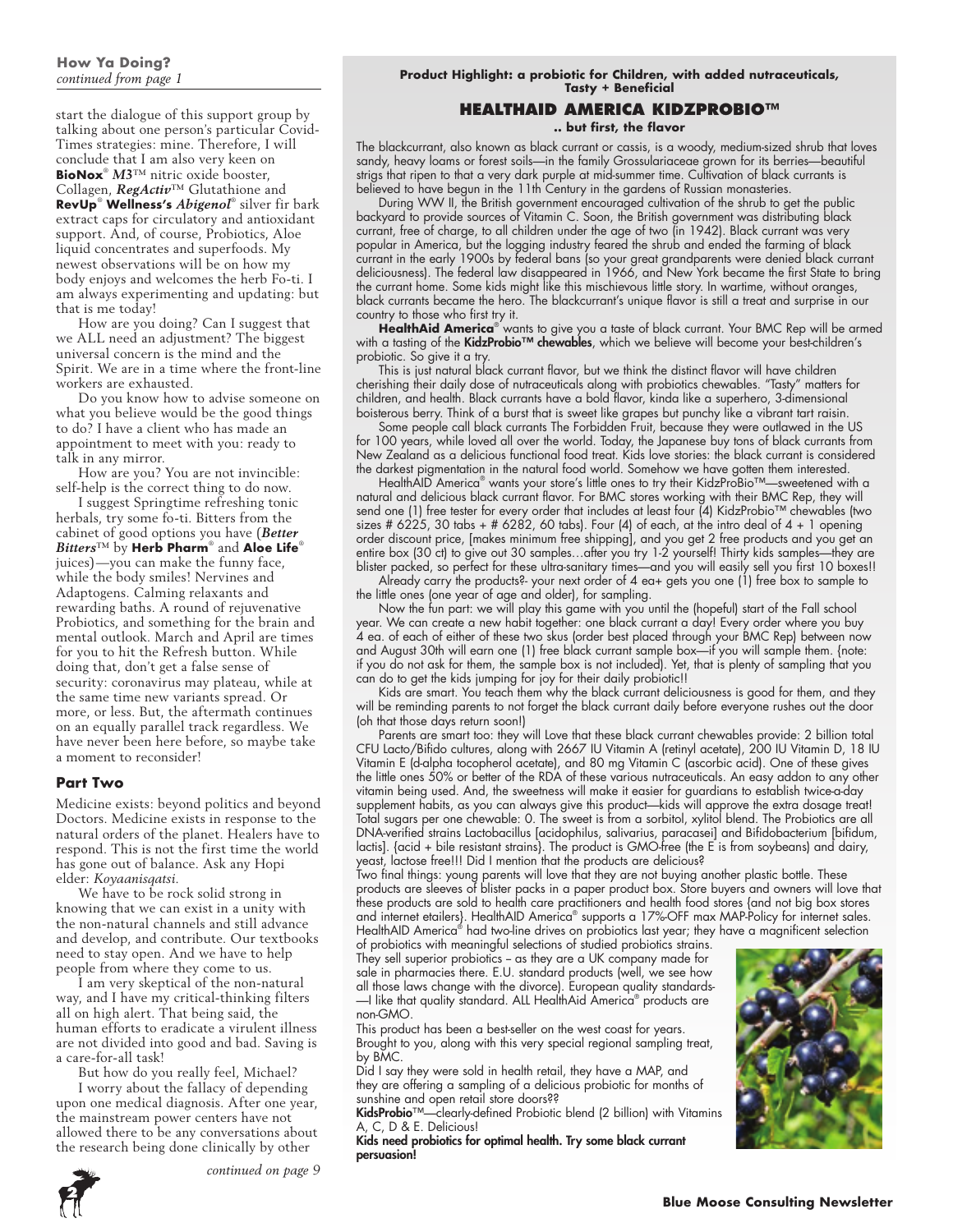

# **SKIN HAPPY LOVE for February February-March Bodycare Promotion**\*

**The Bodycare Collection Jasmine & Clementine**  12 oz. bodycare per Sku:

• Shampoo • Conditioner • Shower Gel • Hand & Body Lotion • Hand Soap • CBD Body Lotion 750 mg • Massage & Body • Bath Salts 20 oz.<br>3 eq. = 10% OFF 6 eq. = 15% OFF 12 eq. = 209

 **3 ea. = 10% OFF 6 ea. = 15% OFF 12 ea. = 20% OFF Essential Oil February Promotion 20% OFF (10 ml.; 1/3 oz.)<br>FRENCH LAVENDER ~ PATCHOULI ~ YLANG YLANG ~ APHRODISIAC** ~ FRENCH LAVENDER ~ PATCHOULI ~ YLANG YLANG ~ APHRODISIAC

~ GODDESS ~ ROMANCE ~ LOVE APHRODISIAC BLEND: Sandalwood Australian, Palmarosa, Peru Balsam, Ylang Ylang, Clary Sage.

GODDESS Spirit: Orange, Tangerine, Jasmine, Ginger, Grapefruit. ROMANCE: Orange, Lavender, Sage, Grapefruit, Ylang Ylang and Patchouli. LOVE BLEND: Rosewood, Patchouli, Geranium, Litsea Cubeba, Orange, Muhuhu, Petitgrain, Ylang Ylang Complete.

**• Glycerin Soaps by Aromaland 10% OFF in units 6 ea.**  $\sim$  Jasmine & Clementine Glycerin bar soap  $4$  oz.

# **• BATH SUPPORT PROMO.**

**18-pc. mix & match BATH SALTS (20 oz.) = 15% OFF** 7 varieties: Jasmine & Clementine; Lavender; Lemongrass & Sage; Rosemary & Mint; Tea Tree & Lemon ; Ylang & Ginger and AromaFREE®

# **• Facial Serums - deal extended**

1 oz. w/dropper serums for seven (7) Skin Types: through May 2021 (in eaches) reg. wholesale \$12.49/ \$24.00 - on sale for \$9.99<br>^ Cleansing ^ Dry Skin ^ Mature Skin ^ Oily Skin ^ Sensitive Skin ^ Problem Skin ^ Moisturizing

**• PLUS! Facial Serum Skin Repair for men + women**  reg. wholesale \$24.99; on sale for \$19.99; MSRP- \$49.99

 Aromaland founded in 1986 creates exquisite bath and body care products utilizing 100% pure therapeutic essential oils. Our complete line of Essential Oils is premium selected for Aromatherapy use. We meet the best EWG Cosmetic Safety standards. *Bliss in Every Bottle™ • www.aromaland.com*

# Š **Health Aid**

#### A M E R I C A MAKE NEW BUSINESS Heart Health, Dental Health month **ACT NOW BMC February hip-pocket deals (4 + 1) • V-Vein™ • GlucoBate • Omegazon™ • OralProbio™ • LiverVital™ • Black Garlic caps, fermented**

**V-Vein**™ advanced formula – proprietary formula of relevant dosages, meeting EU standards: Citrus Bioflavonoid (fruit), Horse Chestnut seed extract 2:1, Butcher's Broom root extract 2:1, Hawthorne berry extract 2:1, Bilberry berry extract 2:1, Prickly Ash Extract 2:1, Ginger root extract 2:1, Cayenne extract 2:1, Ginkgo Biloba leaf extract 10:1 (2 tablets). *Beneficial herbs* 

### *for Healthy Circulation to the Legs & Feet*\*

**GlucoBate – Normal Blood Glucose Levels**\*. Supports normal blood glucose levels and helps<br>reduce sugar cravings\*. Proprietary ingredients: a best-seller to professionals in the UK: a Two-<br>a-day. Vitamin D3, Vitamin C, Nia (Bitter Melon) extract, Jambolan seed extract, Banaba standardized extract, Cinnamon bark extract PE. 30 tablets

**Omegazon**™ – **a high potency, 90% triglyceride Omega 3 formula**. 30 capsules. Blister-pak.<br>Paper container. No plastic bottle.^ Small fish, wild-caught (Peru, Moroccan), Halal-certified;<br>Friends of the Sea<sup>-</sup>certified; M per capsule – 750 mg EPA/DHA = EPA 425 mg; DHA 325 mg; Vitamin E 7.5 mg

**Oral ProBio**™ *Mouth & Throat Health*\* – 30 chewable wafers; \$16.19/MSRP \$26.99. BEST-SELLER - this product will sell well immediately: it is lifechanging!. Clinically-patented<br>strain. Multiple contains two strains of bacteria- BLIS K12® + BKIS M18™ which colonize + produce powerful anti-microbial molecules for oral + throat health\*. Peppermint flavor, xylitol.

**Livervital**™ – *unique + comprehensive formula— 5 active herbals for liver function + health combined with 4 lipotropic agents to help minimize excess fat in the liver.*\* 60 tablets. Milk Thistle seed powder, Dandelion root powder, Barberry root powder. Turmeric powder, Artichoke powder, L-Methionine, Choline (citrate), Inositol, Taurine. Vegetarian. Prolongedrelease. One-month supply

**Black Garlic** – *a unique, powerful antioxidant*\*. Fermented garlic creates an aged garlic. Much richer in antioxidants than white garlic, with a sweet taste and no aftertaste. Black Garlic<br>Extract (4:1) equivalent to 750 mg of Black Garlic. Rich in S-allylcysteine – unique to Black<br>garlic. 30 caps. One-a-day.

Independent stores only. HealthAID America monitors and applies its MAP-Policy \*These statements have not been reviewed by the FDA, and are not intended to diagnose or treat any

illness or disease *https://www.healthaidamerica.com Dedicated to Quality since 1992 in the US (in 1982 in the UK) Available in over 4000 pharmacies, 50 countries and through BMC*



To Recover, to Stay Strong, we need good rest & sleep… **February Retailer Promo**

#### **20% OFF when you mix or match 20 or more units** reorders will receive the qualified discount throughout the promotional period

1 oz. + 2 oz. + 4 oz. : • Relaxing Sleep™ • Rapid Immune Boost™ • Stone Breaker 1 oz. + 4 oz.: • Valerian Glycerite extract (alcohol free) • Valerian

• KIDS Fast Asleep™

1 oz. spray: ● Herbs on the Go®: Bed Time™

**Save on Herbs for Sleep\* plus top-selling Rapid Immune Boost™ & Stone Breaker**

*New times means New Sales: add larger sizes of your best-sellers* Relaxing Sleep™**-** Proprietary extract blend: Valerian rhizome with root, Passionflower

flowering herb, Hops strobile, Chamomile flower, Catnip flowering herb KIDS Fast Asleep™ *-* Nap & Nighttime support\*. Certified Organic & alcohol free extracts proprietary blend: Passionflower flowering herb, California Poppy whole flowering plant,

Lemon Balm herb, Chamomile flower, Catnip herb, Sweet Orange essential oils Herbs on the Go<sup>®</sup>: Bed Time<sup>™</sup> 1 oz. spray- Certified Organic proprietary extract blend: California Poppy whole flowering plant, Ziziphus seed, fresh Lemon Balm herb, Passionflower flowering herb, fresh Chamomile flower, Lavender flower, Cardamom seed with pod. Flavor

profile: it is sweet with pleasantly floral flavors<br>Rapid Immune Boost™ - a classic "feel-better-faster" formula\*. Proprietary extract blend: fresh

Echinacea root\*, cultivated certified organic Goldenseal rhizome & rootlet\*, Elecampane root, fresh Spilanthes whole flowering herb\*, Yerba Santa herb, Horseradish root\*, Ginger rhizome\*, Black Elderberry fruit\*, Yarrow flowering tops\*, fresh Wild Indigo root.

**Stone Breaker** - Stone Breaker features Chanca Piedra (known as 'Stone Breaker'), This<br>proprietary also features Hydrangea extract, Organic Celery seed + Organic Burdock seed.<br>**All of the herbs in these formulas are indiv** a broad spectrum of therapeutic plant compounds

Herb Pharm® Valerian root products are special, unique & properly-made: you can tell from the taste! Made from fresh (never dried) roots and rhizomes! with their glycerite, they only use 100% Palm-Free-certified Organic Glycerin

Herb Pharm® was honored to be part of a worldwide pilot program, with 25 other farms, to establish a new, exciting, needed Regenerative Organic certified seal (ROC) Herb Pharm® was the 1st Herb Farm to be certified and today, still is. We all need to be dedicated to Soil Health! The New Best! https://regenorganic.org/

Not represented by BMC in NJ ``````````````````````` Herb Pharm® just finished the transfer to a new software system. Orders may be slightly slower for the first few weeks of February. Please appreciate the improvement; and call your Herb Pharm Rep with any concerns or needs. Apologies for any delays caused!



**February's RED Trilogy**®  **Natural Products** all products **20% OFF LINE DRIVE** through 2/28/21 *Ask about the incredible GWP^ Program*

**COMBO RANGE LAUNCH shipping now – BALANCE IN A BOTTLE Trilogy Natural Products for Combination Skin**

• Balancing Facial Oil 0.68 oz. • Purifying Cleansing Toner 5.07 oz. Mattifying Moisturizing Lotion 1.69 oz. • Clarifying Cleansing Gel 6.76 oz.

Balancing Facial Oil 20 ml glass bottle. Certified organic, lightweight replenishing oil with Trilogy's Hemphip™ blend. A beauty oil specially designed to help hydrate, balance and nourish combination skin types. A balancing blend of hemp with restorative rosehip, olive, grape and jojoba with a dash of salicylic acid to help keep skin clear. Massage a few drops into face + decolletage. Fragrance-free. Best for Combination or Oily Skin.

**Clarifying Cleansing Gel** 200 ml glass bottle with pump. A light, silky gel cleanser that helps clear, clarify and invigorate. Non-drying and soap-free, this cleanser refreshes with a clean mint and melon natural fragrance that leaves the complexion silky smooth and toned. With mildly astringent witch hazel and salicylic acid from willow bark, this formula lightly exfoliates dull, rough looking skin, while omega-rich rosehip, jojoba and grape seed oils nourish and soften.

**Mattifying Moisturizing Lotion** 50 ml tube. A light lotion to bring back balance by replenishing both water and oil. Key ingredients: witch hazel – an herbal astringent to clean, tone and nourish; Australian lemon myrtle – shown to rescue oiliness through rebalancing and reducing excess sebum. Decreases redness. Rosehip oil- for nourishing and restoring. For combination and oily skin and may be suitable for sensitive skin types. Suitable during pregnancy and breastfeeding. Smooth onto face, neck and decolletage morning and/or night.

Refreshing mint and melon fragrance. Use to prep skin for perfect makeup application. Purifying Cleansing Toner 150 ml glass bottle. Gently astringent, this non-drying toner has a light mint and melon refreshing natural fragrance. Designed as a second-step cleanser, it helps the further clear skin of impurities without stripping. Ideal all over face, or to specifically

target an oily T-zone. For those with combination or oily skin. After cleansing, sweep across face or apply to T-zone and then follow with favorite moisturizer. With Australian Lemon Myrtle. Witch Hazel and Salicylic acid combines to reduce oiliness,

clean, tone and nourish with a mild exfoliating effect.

*All four (4) products are non-GMO*

**Trilogy says that skincare should be simple:** cleanse & exfoliate SIMPLE (creams, gels + masks) repair & restore PURE (oils + serums)

hydrate & nourish VITAL (moisturizer) https://www.trilogyproducts.com/collections/combination-range

^ three Trilogy GWP – Gift with Purchase products are: CoQ10 Booster Oil; Hydrating Mist Toner; I Cleanse You Pack

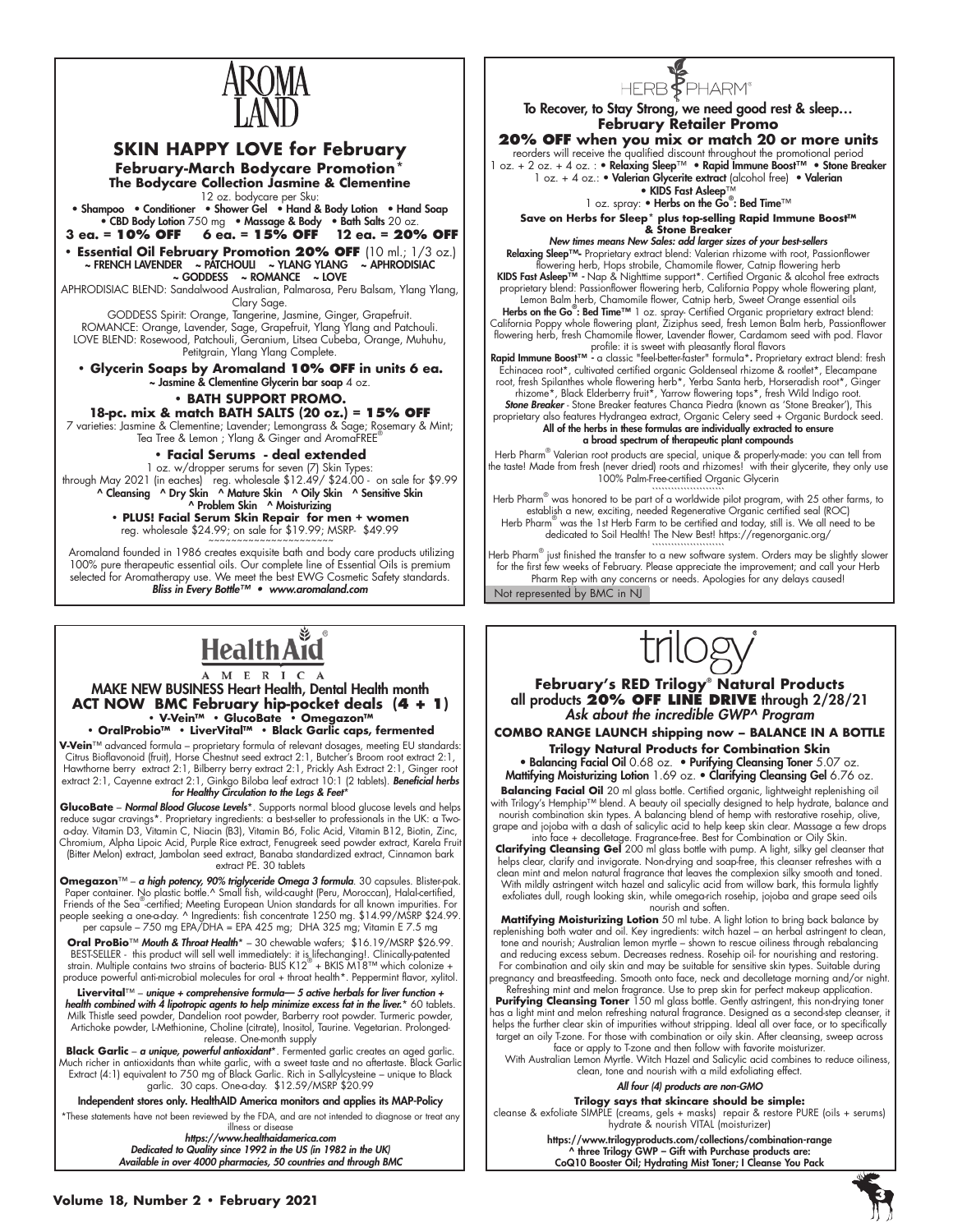

# hive products for healt **Delicious honey & herbs for Health Q1 2021 Featured EDLP Immune Products** 20-25% OFF OPTIONS: initial qualifying

order determines Q1 discount min. & match in cases of 6 each **1) 1st order: 36 units = 20% OFF**

**72 units = 25% OFF 2) no minimum requirements for reorders on ELDP items**

**Featured Q1 2021 EDLP Immune Products ELDERBERRY, PROPOLIS; Throat & Lung**

• Elderberry Honey Tonic 4 oz. + 8 oz. • Elderberry Immune Support Spray\* 2 oz. • Honey Propolis Throat Spray\* 2 oz.

• Throat & Lung Honey Tonic  $4$  oz. + 8 oz.

~ Buy-in dates now through 3/31/21

~ EDLP orders placed through BMC Rep ~ Free shipping on orders over \$100.00 after discount

Mickelberry Gardens | Gresham, Oregon Phone 503.454.6639 orders@mickelberrygardens.com |

\*\* Warning: Don't give raw honey to children under 1 year of age.

*Hive Products for Health. Honey Daily: everyone benefits www.mickelberrygardens.com*

# functional<br>remedies

## **Synchronicity by Functional Remedies™ Inc.**

Time to Refine your Hemp Oil set with The Best! The only hand-pressed, lipid infused Hemp oil on the market Feel the Full Effect™

**February Promo: 15% OFF discount on all orders over \$500**

Hemp products quality-controlled from seed to shelf. *NEW! Synchronicity™ Full-Spectrum Hemp Oil bodycare products*

**\* TOPICALS:** • Aromatherapy – 2. 20 ml. 100 mg Peppermint/ Rosemary + Lavender/Chamomile • Body Oil – 100 mg. 4 oz.+ 8 oz

• Body Butter  $-450$  mg. 3 oz. • Body Lotion – 2: 500 mg. 4 oz. + 1000 mg. 8 oz.

 $^{\circ}$  Sports Balm – 2: 500 mg. 1.7 oz. + 2500 mg. 3 oz. • Facial Serum -  $250$  mg.  $2$  oz.

• Youth Serum - 100 mg. 1 oz.

### **+ INGESTIBLES:**

• Capsules: proprietary blend of Organic Coconut infused with full-spectrum Hemp extract (from aerial parts). Other ingredients: gelatin capsule. • Tincture: proprietary blend of MCT Oil and fullspectrum Hemp extract (from aerial parts). Three options:

Natural unflavored, Peppermint and Lemon-berry

Functional Remedies is the only hemp company to achieve GMP Certifications for food (21 CFR part 117), cosmetic (ISO 22716), and dietary supplements (21 CFR part 111), & is also now ISO:9001-2015 Certified! Global standards for Quality and Integrity. https://synchronicityhempoil.com/ www.instagram.com/synchronicitywellness/ www.facebook.com/Synchwellness www.facebook.com/groups/266273187846057



**February 2021 Special New store opening Promotion New stores: 3 + 1 for all three Skus**

Targeted Antioxidant Nutrition Rev•Up Wellness® **DEFENSE** with Wellmune® Rev•Up Wellness® **ENDURANCE**  Rev•Up Wellness® **VELOCITY** with Wellmune®

> *Strengthening Immunity during Seasonal Challenges!!*

**Rev•Up Wellness DEFENSE**^ **with Wellmune**s ® Take DEFENSE daily to support healthy immune

and circulatory systems during year-round seasonal challenges.<br>^Immune Support Supplement with:

Abigenol Silver Fir Tree extract 50 mg, Wellmune® WGP beta glucan 250 mg (beta 1,3/1,6 glucan) + Vitamins C 90 mg (acerola cherry powder), Vitamin D3 (cholecalciferol) 800 mg, Selenium (selenomethionine) 55 mcg + Zinc (Zincnova®) 15 mg

#### **BETA GLUCANS the two most important-words this**

**Winter** *"The Single Most Important thing you can do for* 

*health is strengthen your immune system." GROW NEW BUSINESS with scientifically-proven nutritional support http://immunehealthbasics.com/revupwellness/ rev\*up wellness. Targeted approach to Wellness Immune Health Basics*s ®  *+ Rev•Up Wellness*s ®  *are brought to you by Portals Pharma, Inc.*

# 

**Buy-in, Offer Sales + Save** *Beta Glucans may just be the most important thing you should be concentrating on*

> **February deal Wellmune WGP® 250 mg., 30 caps**

**Buy 6 bottles of the 250 mg/30 ct. caps + get 1 bottle FREE!!**  Stock up & promote!

**Keep Immunity High** INVEST in Immune Health Basics® WGP® + SAVE, ways to Promote + **\$ave**

More than 70 years of scientific research + clinical trials on yeast derived Beta Glucans

### **Unmatched science**

Wellmune's clinical research has demonstrated consistent results across a broad range of consumers^ including:

• Children • Older adults • Athletes and "weekend warriors" • Individuals experiencing stress • All people seeking optimal health

^These statements have not been reviewed by the FDA,and are not intended to diagnose or treat any illness or disease.<br>~~~~~~~~~~~~~

*GROW NEW BUSINESS with scientifically-proven nutritional support http://immunehealthbasics.com Immune Health Basics*s ®  *+ Rev•Up Wellness® are brought to you by Portals Pharma, Inc.*



**Hair Food Color Cream™ RE-THINK your Hair Coloring**

### **February Promo 2 colors: Mahogany + Chocolate 15% OFF @ 6 ea. Per sku Made with Certified Ethically-sourced materials**

The Vegan hair food and color treatment is up to 90% naturally-derived, with a nutrientdense Certified Organic botanical complex, protein and Certified Fair Trade shea butter.

Ekoeh - Certified-VEGAN + CRUELTY free by PETA USA; Botanicals are Certified-Organic by the USDA, ECOCERT, IBD = PRODUTO ORGANICO BRASIL; FAIR FOR LIFE certifies the Fair-Trade shea butter.

> ~~~~~~~~~~~~~~~~~~ **Ekoeh Brasil** *http://www.ekoeh.com Hair Food Color Cream: Vegan Hair Color Non-permanent hair color and hair treatment*

**MushroomScience** 

IMMUNE SUPPORT\* February Medicinal Mushroom Special **Maitake Gold 404**®

1 oz. liquid extract. 1000 mg strength **4 ea. = 10% OFF**

4 drops 2x daily: bottle equals 210 servings patented extract derived from maitake mushrooms

\$23.63/MSRP \$45.95 wholesale price \$21.27

**MaitakeGold 404** is a potent Maitake mushroom extract developed by Dr. Hiroaki Nanba, PhD., the inventor of Maitake nutraceuticals. MaitakeGold represents such a significant improvement in Maitake formulations that it was granted a U.S. Patent (U.S.

Patent # 5,854,404), and is the only Maitake supplement that carries Dr. Nanba's name. MaitakeGold is a 300:1 concentrate achieved through hot water extraction and fractionation. Unparalleled excellence since 1984.

https://mushroomscience.com/maitake-gold-404/

~ Must mention 'BMC February Promotion' when placing order

~~~~~~~~~~~~~ \*These statements have not been reviewed by the FDA, and are not intended to diagnose or treat any illness or disea

Mushroom Science manufactures and distributes the only complete line of guaranteed potency mushroom supplements in North America. Best prices on the market for the most product, the highest quality with an excellent margin

*Setting the standard for quality in medicinal mushrooms since 1994! https://mushroomscience.com*

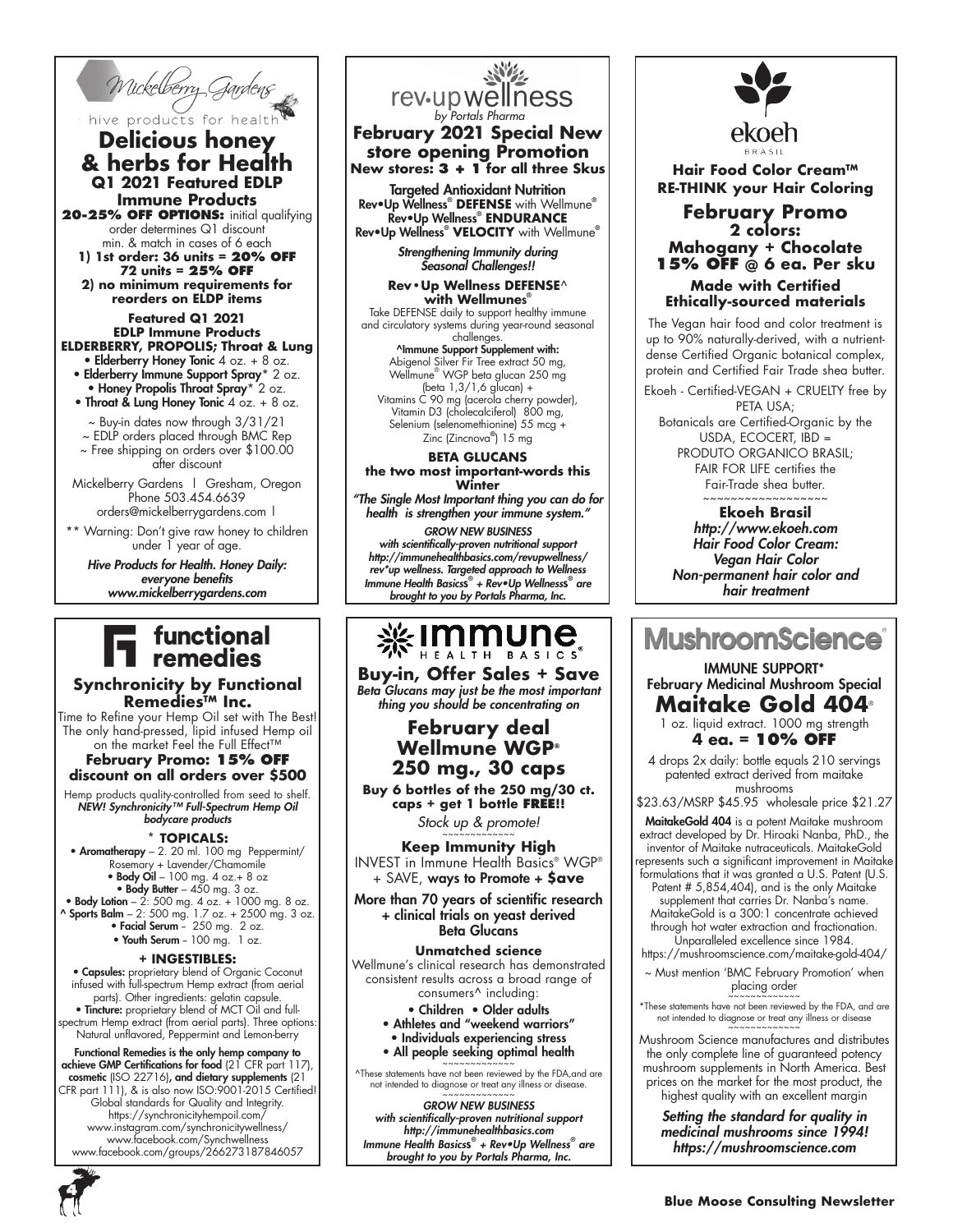# bodyceuticals

# **Care for self: TAKE A FACIAL STEAM** *Amazing Quality:*

**Calming Herbal Facial Steam** with calendula, rose, lavender + chamomile - from the farm Sale wholesale. \$8.55

(reg wholesale \$14.25) **FREE Coconut & Aloe Body sample** with all Feb. orders

…from Valentine's Day to Mother's Day Stock UP now! **40% OFF** must use code: "February21"

# **Videos YOU CAN SHARE featuring the Calming Herbal Steam**

How to Use Bodyceuticals Calming Herbal Facial Steam, 1 min 03 sec https://www.youtube.com/ watch?v=0B3l3jWzTI8

At Home Spa Night with Bodyceuticals, 2 min 02 sec

https://www.youtube.com/ watch?v=e7zwGiQpNMQ

*Made with plants & love in the USA*

~~~~~~~~~~~~~~~~~~ *www.calendulaskincare.com www.bodyceuticals.net www.facebook.com/Bodyceuticals www.instagram.com/bodyceuticals\_calendula/ www.pinterest.com/bodyceuticals/ https://twitter.com/bodyceuticals*



### **Returning in late February RAW Green Superfood**  12.7 oz canister

*the rawest and the greenest* **Reintroduction Promo on JUVO® RAW Green Superfood**

**3 + 1**

### **Till then:** INSTANT SET.. make room for the JUVO® Superfood!

Minimum order for free shipping: 6-items mix & match—so...two (2) each of the other skus

- Natural Raw Meal Canister
- Raw Green Protein Can
- Raw Meal Fantastic Berry

Make a JUVO® -set for only \$141.52 and get ready for the Superfood

# **NUTRIENT-DENSE SUPERFOODS**

"The Postbiotic Metabolites you can make with Organic Raw Food" Compare the prices of Raw Foods: these products are noble, pure and a value. Certified Organic Raw, Whole,

Non-GMO Ingredients means: • Support a healthy immune system, improve digestion, increase energy; help balance blood sugar levels; rich in

antioxidants, dietary fibers + phytonutrients. • Formulated by an oncologist

• Convenient: perfect for a quick meal on the go Free of Gluten, Soy, Whey, Yeast, Nut, Dairy and Preservatives. NO Artificial Flavors, Colors, Sweeteners & Stevia

*ReJUVOnate Yourself!*



Aromaland Wellness: provides a COMPLETE selection of CBD/Hemp products sold to health retail stores + healthcare practitioners: BOTH lines with zero THC. All products tested + compliant with New Mexico Hemp product standards

Essence of Well Being<sup>®</sup>: a full spectrum organic American-grown Hemp product

**20% OFF on CBD MICRO**  Through Feb. 28. a pure CBD Isolate from organic

American-grown Hemp product

### **EXCELLENT PRICES**

CBD MICRO delivers a complete line of extracts for those desiring CBD in an isolate form. The molecules from Hemp are over 99% pure CBD

### Aromaland offers the BEST-TASTING CBD products

**LIQUID EXTRACTS** all in three flavor choices unflavored/Natural: Peppermint, Orange

125 (4 mg serving) 250 (8 mg serving) 400 (13 mg serving) 600 (20 mg serving) 800 (26 mg serving) 1000 (33 mg serving) 1600 (53 mg serving)

**TOPICALS**

Menthol Topical Crème 2 oz. + 4 oz. tube Supporting the independent health retail store! Aromaland Wellness: 35 years of manufacturing natural botanical products

Must ask for deals at time of placing order to receive monthly promo

~~~~~~~~~~~~~~~~~~ Minimum order: free shipping for wholesale orders \$150+

orders@ewbhemp.com • www.ewbhemp.com *Discover the most powerful herb ever investigated* 

# I**NEWTON**<br>homeopathics

**Nurturing Naturally Since 1987** 

#### **FEBRUARY 2021 Promotions 20% OFF Discount on 4 select OTC formulas**

~ Liquid or Pellet complexes listed below^ (Qty. 4+ per SKU)^

~ Shelf tags announcing the sale included with order **• Cold Sores** 

### **• Fever~Infection • Libido**

**• Kids Teething~Colic** 

**SAVINGS for YOU and your Customers** 

#### **Homeopathic OTC Formulas:** ^ Cold Sores - for symptoms associated with

eruptions + sores of the lips and mouth such as itching, crusting, redness + pain.^ (N039) # 11 best-selling Adult homeopathic formula ^ Fever ~ Infection - formulated for associated symptoms such as aches, chills, fatigue, sweating, nausea + loss of appetite.^ (N004)

^ Libido – for associated symptoms such as decreased desire, dryness, anxiety, hypersexuality and other related symptoms.^ (N068) # 24 best-selling Adult homeopathic formula

^ Kids Teething ~ Colic - for associated symptoms such as inconsolable crying, painful & swollen gums, sleeplessness + other related symptoms.^ (F026) # 3 best-selling KIDS homeopathic formula. ~~~~~~~~~~~~~~~~

### **HOMEOPATHY WORKS!!**

*Encouraging Health & Promoting Balance™ Made in America ~ Family-Owned Newton Labs is an official service-connected, veteran-owned business. 1987-2021 • 33 Years of Excellence*

# **ESSENTIAL FORMULAS**

## **Heart Health Month Promo 15% OFF** 18-units mix 'n match

**• Reg'Activ® Cardio-Wellness, 60 caps** 

**• Dr. Ohhira's® Essential Living Oils• Dr. Ohhira's Propolis Plus®** 30, 60,120 caps

# **FEBRUARY is American Heart Month**

• Published studies suggest that Glutathione levels are lower in almost all degenerative

diseases. • Powerful new research: Glutathione regulates expression of Vitamin D-binding protein (VDBP) which transports vitamin D to cells

#### ~~~~~~~~~~~~~~~~ • Dr. Ohhira's Propolis PLUS® -

the only Bee Propolis product with Probiotic + Antioxidant Support: Brazilian Green Propolis + Probiotic Extract + Astaxanthin & more.

Vegan certified from the American Vegetarian Association

# ^ Essential Living™ Oils

A Vegan Alternative to Fish™ 60 caps. Oils are cold-pressed + stable at room temperature: Rice Bran oil, Sunflower seed, Borage seed, Avocado seed, Perilla seed, Flax seed, Olive seed + Tea seed *www.essentialformulas.com/regactiv Dr. Ohhira's Probiotics® The Probiotic of Choice A company committed to discovering and distributing groundbreaking, scientifically* 

*advanced dietary supplements from around the world*



# **GIVE THANKS FOR ALOE FEBRUARY PROMOTIONS**

**• FiberMate** 160 ct. tablets natural healthy stool softener; gluten free, dairy-free; no psyllium, cascara, senna with DDS-1 strain acidophilus

**• Body Heat** 7 oz. topical lotion Ultimate Aloe Vanilla Rub Sports Lotion

# **15% OFF 12-23 items minimum\* 20% OFF 24 items maximum\***

Mix & match from the items listed above

Discounts cannot be combined effective December 01- December 31

# **MAKE 2021 AN ALOE VERA YEAR**

**Body Heat** – highlight for Seniors, Athletes, Adults + Gardeners; the Aloe Life® organic aloe base with the Methyl salicylate. MSM, Arnica, Menthol, White Nettle and Horse Chestnut

\* Discounts cannot be combined

*Aloe Life # 1 Herbal Superfood Aloe Vera is FOUNDATIONAL TO HEALTH Whole Leaf Aloe Vera Juice Products 1991-2021 • 30 years of Quality Aloe*

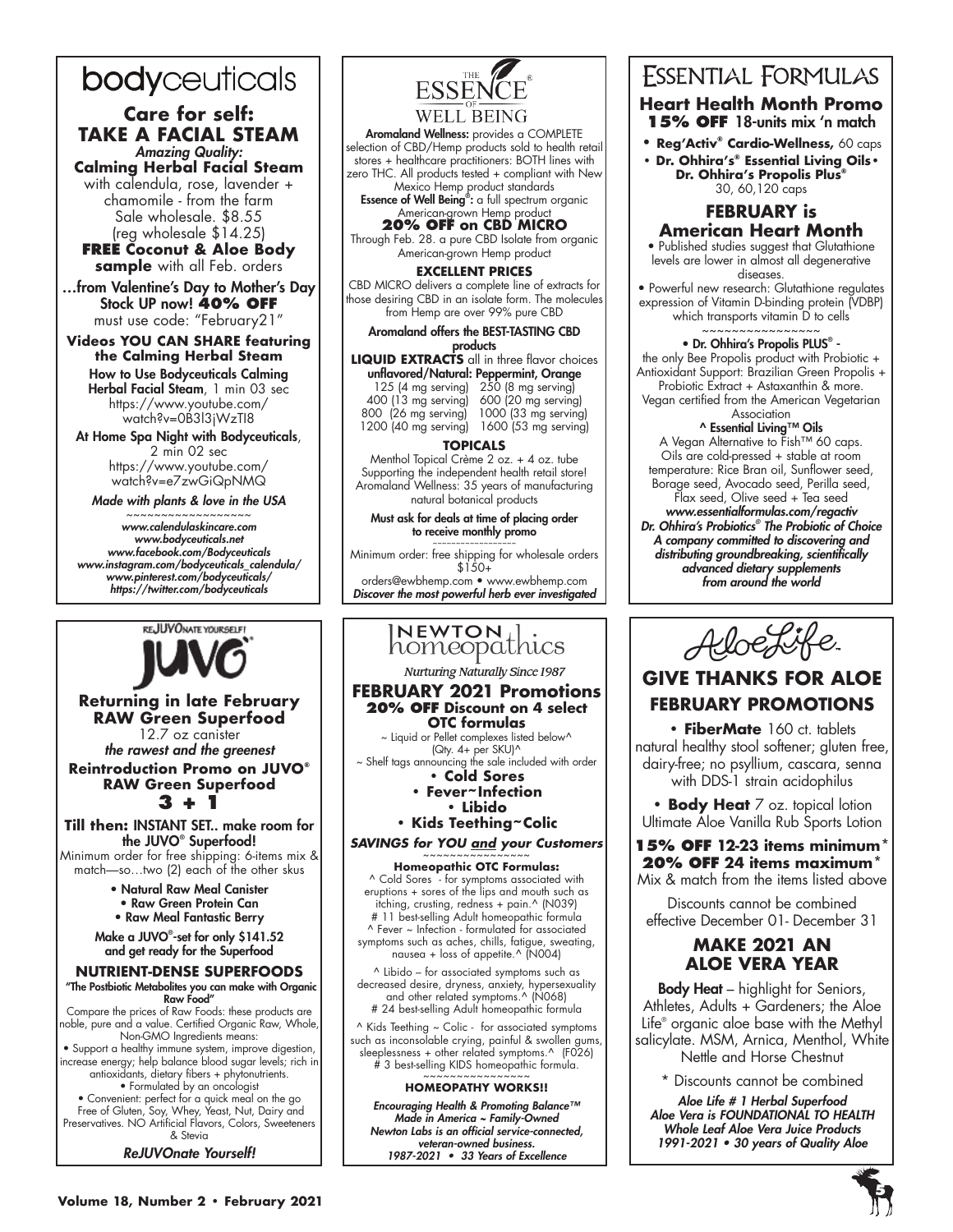### **We Are Not Promoting Enough** *continued from page 1*

We all are in a tough spot, aren't we? If we read these conclusions by specialists, we know something is up! Probiotics are "for life." We sell probiotics, and we should sell the best probiotics available—as we have access to them in our businesses. Seems like the mainstream is missing something again, doesn't it? (don't get me started on regenerative agriculture as a means of reversing our horrid scientific sins —and these two things are related, as any poet would know!)

Let's not be so bold as to make any conclusions on our own. OK, before Covid appeared, we knew that Probiotics might be more essential as a primary supplement for human health, even more than Omega-3s and even CBD (both of which are rather modern excellent supertools for human health). Probiotics: good. Get everyone in your community to take them weekly if not daily.

We know also know that for the last 12 months, the most important products that will benefit people are Probiotics, Glutathione, beta glucans and Vitamin D. Probably selling so much you can't keep them on the shelves, right!? Talk to your BMC Rep: we can help. But let's stick to the latest nutritional news: Probiotics.

Probiotics then, Probiotics now (especially), and Probiotics for recovery the aftermath.

Probiotics are essential for immune health, and it seems that people with dysbiosis seem to struggle more generally with Covid if they get infected. <hey I am not making any claims here: I love vaccines!> I will sneak in here, though, that people with Covid, and the timeline of their recovery, can be tracked to the amounts of Glutathione and its metabolites present in the body so that the body can act as it is intended to.

Next. "Lingering symptoms." Anybody been feeling a little bit weird recently? First line responders are certainly feeling it. And like PTSD, they will struggle long after all this emergency is over. We are hearing that people are having Covid-related mental and emotional issues, ever since the virus arrived. Even the doctors presage that these lingering symptoms may persist unendingly.

I have found a new word; let me introduce it to you. Not sure if I like it, but here is where the research is going: Psychobiotics.

"Psychobiotics are considered a class of probiotic bacteria with great therapeutic potential for the treatment of psychiatric diseases. Many microorganisms have been proposed as potential psychotropic agents, including *Streptococcus thermophiles, Bifidobacterium animalis, Bifidobacterium bifidum, Bifidobacterium longum, Streptococcus thermophiles, Lactobacillus bulgaricus, Lactococcus lactis, Lactobacillus acidophilus, Lactobacillus plantarum, Lactobacillus reuteri, Lactobacillus paracasei, Lactobacillus helveticus, Lactobacillus rhamnosus, Bacillus coagulans, Clostridium* 

### **SKIN ABUSE**

#### **Feed the skin beauty nutrients**

The pledge goes something like this: I see the problem, and I will do my best to change the situation!

The problem. Untended, dried, ignored human skin. Yes, we are talking about the face and the neck and the shoulders (those bathing suits) and the arms—but this concerted effort includes the whole human skin planet. Let's heal and repair it.

There are two type of people: people who use moisturizers and people who do not. The first category can be divided into those who don't care what they put on their skin, and those who do. Both categories can be divided into cost-conscious and quality-conscious. There are the mediainfluenced ("oh look, pretty bottle") and the nostalgic ("my Aunt Ida used this and I loved her so"). The business question is: what people shop in your store?

We used to get everyone looking for the word "Natural." That was 40 years ago.

But do you have people shopping for quality, or value, or scent, or recommendation? My primary concern is that people feed their skin. My equally important secondary concern is that they do not put dangerous and bad stuff on their skin. Irony is that many of the more expensive things on the market are filled with danger and foolish hype. Another irony is that store buyers say they cannot sell top-shelf natural skincare, bodycare products because the market is not there. "People are cheap when it comes to skin care: slathering on slick stuff from the biggest bottle at the cheapest price". I hear it all the time. I say, then you have work to do!

Wanna stay in business?- then you have work to do! **Trilogy**® **Natural Products** says that skincare should be simple:

| cleanse & exfoliate | <b>SIMPLE</b> | (creams, gels + masks) |
|---------------------|---------------|------------------------|
| repair & restore    | <b>PURE</b>   | $(oils + serums)$      |
| hydrate & nourish   | <b>VITAL</b>  | (moisturizer)          |

This outline can guide you for decades. Wisdom from two women (sisters). Everyone can understand this. A basic protocol should include (probably) three products, excluding shampoo.

Skin health: we will touch more on that in a moment. I do want to mention this business equation first: 3 products times every customer you meet, greet, know and advise. Now. Think of your 2021 plans. If you get stuck at that point, dial Blue-Moose and we should talk!

March 2021. The one-year mark of this life-changing pandemic. Most of the people you know are now different/changed, stressed-out, not thinking clearly and scared. {I want to be fair, so I will admit that most of us are really low on money too}. If they are in your store, they are searching. So, guide them!

Indoor pent-up compressions will soon give way to warmer, sunny outdoor exhales. For one year, the majority of your community has probably ignored their skin, picked at their skin, mourned for their skin, and told their skin that they would treat it well very, very soon.

Ener Spring. Know that the sound in your store as customers return is skin screaming to be saved. Bring the body lotions forward. Encourage testers as soon as it is possible. Tag your favorites, Staff Favorites. My best advice is to get people to talk about their skin: they know that their skin is there, and they all have opinions on it!

Trilogy® Natural Products just came out with a beautiful new line specifically for Combination Skin. Combination Skin is what most people will be dealing with after a year of quarantine and masks. People will tell you, if you strike up a conversation, that "their skin has changed" (and it is not just aging, but for many people their skin will have aged sharply too). Trilogy also has a wonderful line of products for Sensitive Skin (those people who cringe when they think of the words strike, or sharply!). Many of us elders will not like what the time-machine of the last year's stressors has done to our look, and these people are thirsty for the words Age Proof Range.

This is the time of year that the **Bodyceuticals** biodynamic calendula-based product line sells magnificently. Flower of the Sun: obviously. And, the one plant that sold the most dependably during Year One of the pandemic was the versatile skin superstar, Aloe Vera.

Want to center a skin salvation set: place a dozen **Aloe Life**® skincare Aloe Skin Gels at the heart of your display and work to have this universal skin panacea into every home of your community. Take the pledge!

My credo for that past two years has been guided by this adage: and feel free to use it; *Skin CARES*™ = Calendula, Aloe, Rosehip Oil.

BMC says CARES means Calendula, Aloe, Rosehip Oil, Exceptional Skin.

Now, back to that pledge. The skin is the largest organ of the immune system, a sprawling mass of protection that most people take for granted. Beauty aside, healthy skin is needed for optimal health. All these people with unhealthy skin probably now have more unhealthy skin because of the last year's confinement, covering and winter heat and lack of sun.

And never underestimate the power of Beauty: when one feels they look their best, the world is an entirely different place. Give your people the tools to make them feel the best about themselves and of course that is with the best skincare products.

*butyricum*, and others. (research referenced is mainly from 2018. 2019. 2020). Any of these sound familiar?

Trust me when I say these beneficial microorganisms are what are on the side panel of most of your store's Probiotics bottles. Maybe it is time to learn some of these bacterial heroes, because—like the

beta glucans in properly-made medicinal mushrooms—they are all mostly implicated for gut immune health as well as mental health and balance.

Vaccines can't do none of that!!

Being wholistic in teaching people about natural health, if we are concerned about

*continued on page 8*

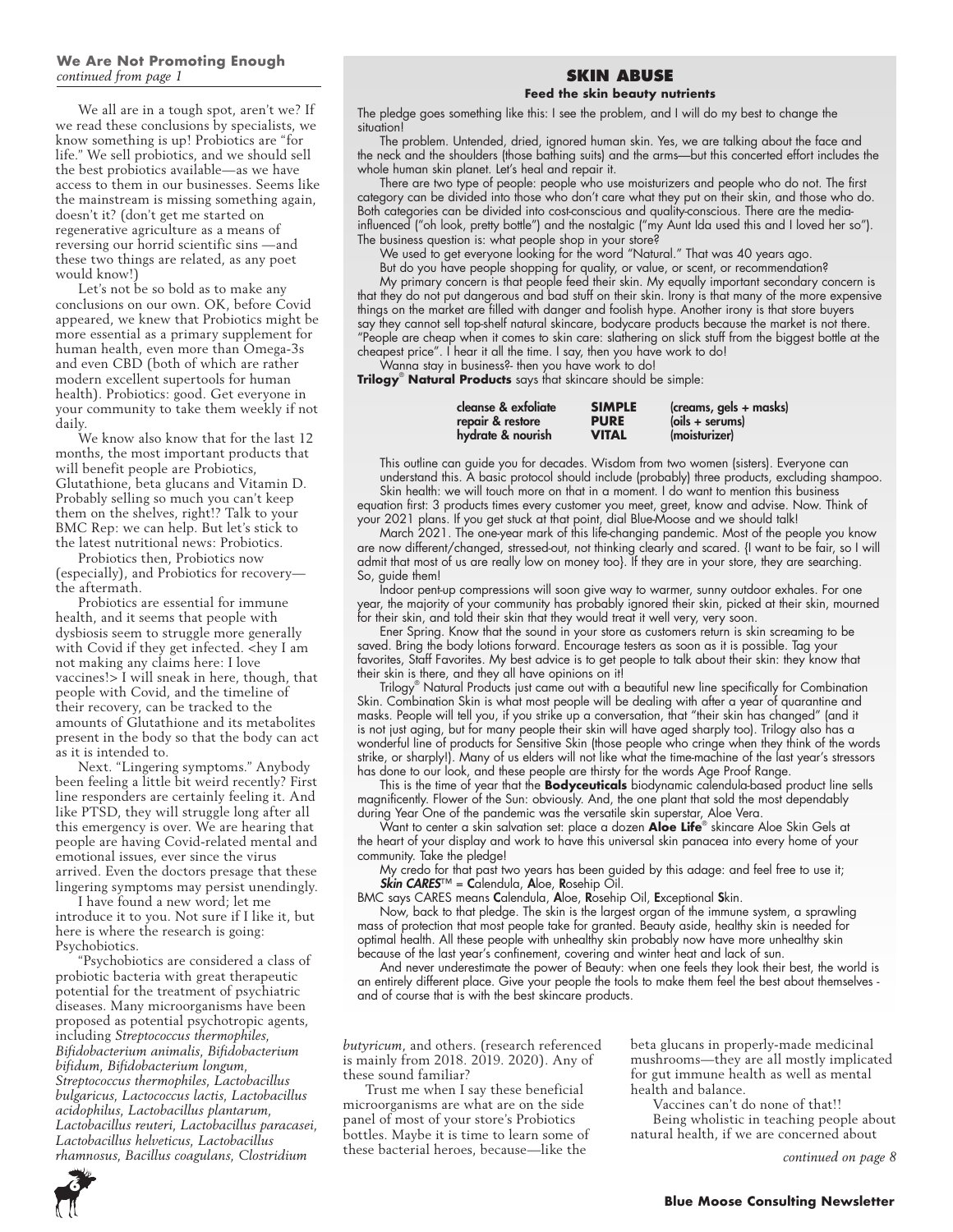

**20% OFF TriGuard® Plus by Oxygen Nutrition® Soothing NASAL SPRAY** Antimicrobial compound OLE-100 **Complex** Colloidal Silver Liquid with Olive Leaf Extract & Elderberry Extract Powerful Immune System Booster – 2 oz \$7.50/\$14.99

**Uses:** two herbs with a proprietary process-structured silver water • infections<sup>^</sup>

- bacteria/parasites/fungi^
- microbes<sup>A</sup> pathogens<sup>A</sup>
- yeast candida $\tilde{\wedge}$
- a low toxicity profile with humans

^These statements have not been reviewed by the FDA, and are not intended to diagnose or treat any illness or disease.

Oxygen Nutrition® orders@ oxygennutrition.com NAAWK® orders@NAAWK.com

*https://absolutelabs.com/ Inspired by Wellness a broad range of MADE in the USA, high quality nutritional and personal care consumer products. Salt Lake City, Sandy, UT*

# THE FOOD MOVEMENT CO.

**Heart Healthy Pomegranate Promo the two Pomegranate products 20% OFF = 4 ea. Per sku 25% OFF = 8 ea. Per sku**

• #1122 **Pomegranate, Organic freezedried juice.** glass mason jar

• #1155 **Fulvic Pom 60 vegan caps** Organic Pomegranate juice + Humic Fulvic Minerals ~~~~~~~~~~~~~~~~~

# **Quarterly Promo**

**Black Earth™ Zeolite** 2 oz. liquid in glass jar 20% OFF through 03/21/21 if tag the product as a sale item

Zeolite is a natural potent cleanser that supports deep cellular metabolism and removal of wastes. It supports a healthy inflammatory response and healthy intestinal barrier intergirty.\* Black Earth™ Zeolite also contains Fulvic acid, a super charged mineral found in Humic acid, and trace minerals.

^ Must mention BMC Promo when placing order ^ 12 bottle shipping minimum or talk to your BMC Rep

\*These statements have not been reviewed by the FDA, and are not intended to diagnose or treat any illness or disease.

 The Food Movement Company was founded in 2011 out of a small indie health food store in Lake County, Illinois. Today our product line includes a diverse range of organic foods, bioactive dietary supplements and other healthy choices.

The Food Movement Co commits to give 11% of profits to help global hunger relief efforts and to raise the awareness of these efforts

*We are Makers of Plant-Based Functional Foods for better Functioning Humans www.thefoodmovement.com/*

| <b>THE FUNCTIONAL</b><br><b>CHOCOLATE COMPANY</b>                                                                                                                                                                                                                                                                                                                                                                                         |  |  |
|-------------------------------------------------------------------------------------------------------------------------------------------------------------------------------------------------------------------------------------------------------------------------------------------------------------------------------------------------------------------------------------------------------------------------------------------|--|--|
| CHOCOLATE<br>there, now that I have your attention                                                                                                                                                                                                                                                                                                                                                                                        |  |  |
| Get ready to feast & thrive on<br>these new products:<br><b>SOON</b>                                                                                                                                                                                                                                                                                                                                                                      |  |  |
| March is around the corner                                                                                                                                                                                                                                                                                                                                                                                                                |  |  |
| 4 formulas with more to come<br>• Libido Formula<br><b>SEXY CHOCOLATE</b><br>champagne & berry<br>• Menopause Formula<br><b>HOT CHOCOLATE</b><br>natural vanilla creme brulee<br>· Stress & Anxiety Formula<br><b>CAREFREE CHOCOLATE</b><br>mellow mint truffle<br>• PMS Formula<br><b>RHYTHM CHOCOLATE</b><br>ginger flavored dark chocolate<br>The Sweet Taste of Health<br>1.75 oz. \$4.49/\$7.49<br>https://funcho.co/collections/all |  |  |
| · Quality ingredients allowing Structure-<br>Function claims<br>• Supplement Nutritional Panel: a dose is<br>1-3 chocolate pieces when needed.<br>· Fair Trade Cocoa, Gluten free. Vegan.<br>GMO-free                                                                                                                                                                                                                                     |  |  |
| Orders at 4 cases for free shipping<br>opening order = $4 + 1$                                                                                                                                                                                                                                                                                                                                                                            |  |  |
|                                                                                                                                                                                                                                                                                                                                                                                                                                           |  |  |

# **Heart Health Month Promo 10% OFF**

**• The 4 BioNOX M3 products: both sizes – Citrus M3 + Berry M3** L Arginine + L Citrulline in 2:1 Ratio + Vitamin D + Antioxidant & Cardiovascular **Complex** 

# **M3 Miracle Molecule MAX™: Ultimate Nitric Oxide Nutrition**

• Black Raspberry: 60 scoop + 30 scoop

• Citrus: 60 scoop + 30 scoop (larger size, new Sku) the most important Heart Health product you are not carrying!

### **ChelaNOX™: Ultimate Heavy Metal Detox** 120 caps

Nutritional support for healthy: • Detoxification\* • Kidney Function\* • Liver Function\*

• Cardiovascular Function\*

^Must mention deal or place through your BMC Sales Rep

\*These statements have not been reviewed by the FDA + are not intended to diagnose or treat any illness or disease.

Always: 100% Customer Satisfaction Guaranteed. Non-GMO. GMP Manufacture ~~~~~~~~~~~~~~~~~

Free shipping now at \$199 wholesale. *https://bionoxusa.com/*

# **Crystal Star**

for the whole person

<u>and so the most of the </u>

*An Industry Pioneer since 1978*

### **WOMEN'S HEALTH Fibro Defense**

Optimizing breast and uterine health\* with Black Cohosh, Maitake & Cordyceps mushrooms, Pau D'Arco and more 17 herbals for In-Between Periods. 60 vegetarian capsules

A whole-herb blend of phytonutrients that help boost immunity and support circulation – which helps promote normal tissue and helps flush cellular waste.\*

Proprietary formula: Ginger root, Pau d'arco root, Goldenseal root, Mexican Wild Yam root, Watercress leaf, Burdock root, Dandelion root, Black Cohosh root, Dandelion leaf, Cordyceps sinensis, Dong Quai root, Protease, Ashwagandha root, Licorice root, Red Raspberry leaf, Yellow Dock root, Bladderwrack,

Maitake Mushroom, Kelp. Non-GMO, CGMP 3rd-Party Verified.

Year after year, this is Dr. Linda Page's best-selling formula.

**Ask your BMC Rep about excellent opening order discounts.** Proprietary blended formulas & Formulation

Philosophy NON GMO Project Verified. Well-tolerated for Self-Care. The Value is in the Formula! MAP-Price protected

*www.CrystalStar.com www.healthyhealing.com/*

*for the whole person™ available at fine health food stores formulas made famous by Dr. Linda Page, PH.D.*



**Valentine's Day & Month:** *Free shipping on ALL orders… does the heart good* Make sure you are stocked up for those lip-loving customers **EMERGING CATEGORIES**

**• CBD ME**™ 30 mg broad spectrum CBD

~ lavender mint ~ lavender orange ~ Natural **• HEMP** organic fair trade .15 oz. tubes  $\sim$  cherry  $\sim$  coconut  $\sim$  vanilla-mint

~ vanilla (original) **• LIP SCRUBS** ^ 0.50 glass jars. Organic.

- Fair trade. ~ brown sugar ~ mint ~ vanilla bean **• LIP SCRUB STICKS** .56 oz NEW!
	- ~ brown sugar ~ mint truffle ~ vanilla bean ~ assorted

# **DRY, FLAKY Winter Lips?**

Smooth dry, rough lips! Organic, fair-trade sugar buffs, while organic coconut, olive, jojoba oils moisturize and protect. Lip scrubs exfoliate and remove dead skin cells, rejuvenating the lips' lipid layer,

Improving circulation – making lips soft, refreshed, and hydrated with a natural plump!

~~~~~~~~~~~~~~~~~ Eco lips® offsets its manufacturing with 100% renewable energy + is a certified B Corporation

> *The Best Lip Balm for the World™ Organic & Fair Trade Lip Care Eco Lips, Inc. I Marion, IA*

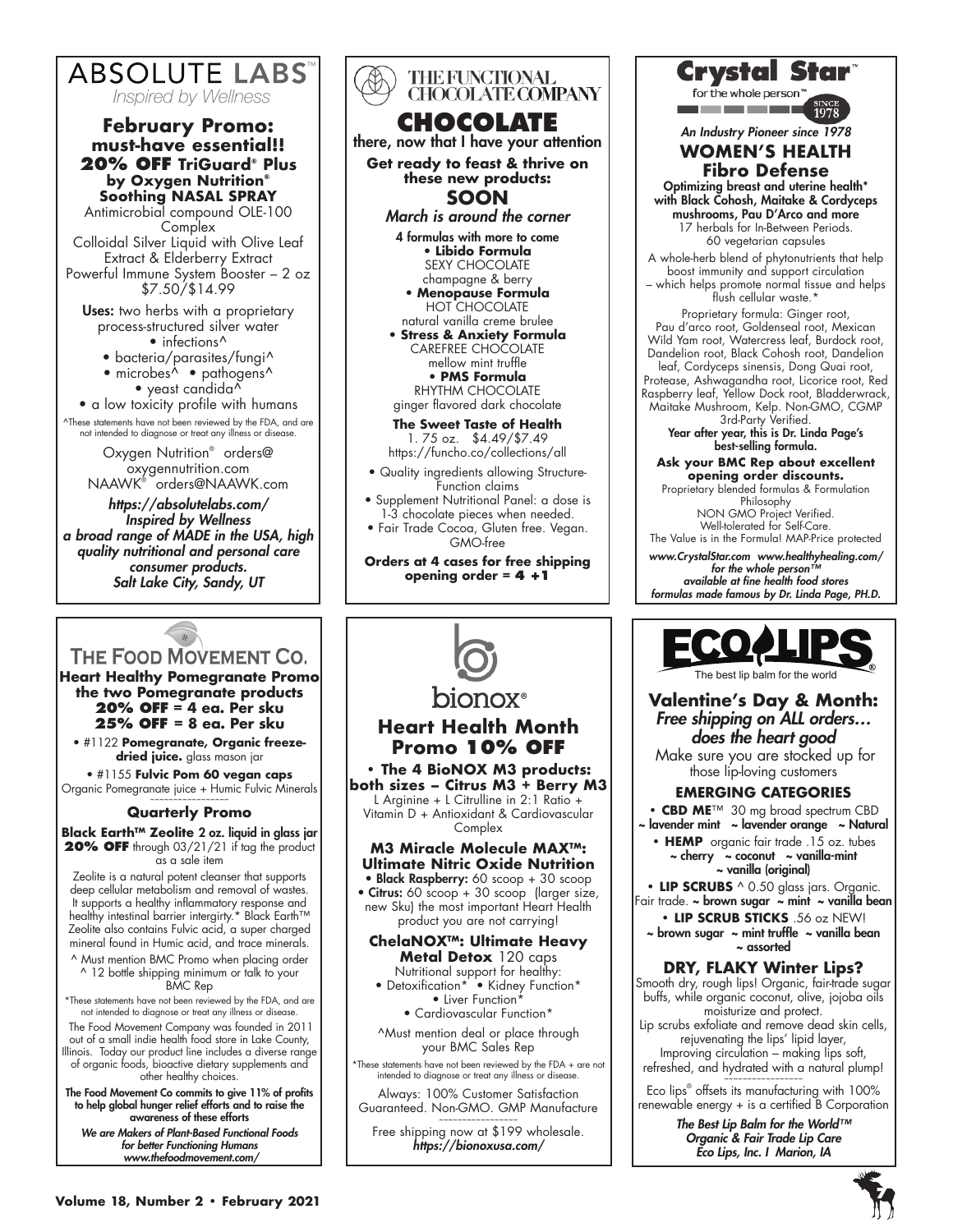## **WHAT WILL HAPPEN TO THE LUNGS?**

Smokers are off the hook. Covid is now the foremost problem that will be the scourge of this generation's lung health. Asbestosis Asthma is an affliction of war years and lack of a humane Occupation Health and Safety laws. Anyone who have seen the pain and fear caused by COPD (chronic obstructive pulmonary disease), bronchitis and emphysema—where airflow is

blocked and breath is obstructed —will not have a hard time understanding the hell and torture that people experience struggling for their lives when a Covid invasion of the lungs breaks through the body defenses.

Most of the retail stores I have visited have very small and poorlymerchandised Respiratory Health sections. Please note, that this sector of natural health is about to get much larger. As Covid infects more of the population over the next ten months, we shall start to understand the secondary illnesses that will be emerging.



COVD-19's Long-Term Health Impacts, Explained by Doctors and Studies | Observer https://observer.com/2021/01/covid-long-term-healthimpacts-lungs/

The Observer: the world's oldest Sunday newspaper (UK)

All healing schools need to increase their course load on the intricacies of the health tools available for the manifest types of lung damage and lung disease that will be emerging.

~~~~~~~~~~~~~~~~~~~~~~~~~~~~~~~~~~~~~~~~~~~~~~~~~ We often give lesser attention to the lungs, and the eyes and the gums. Truth is, these become serious areas of concerns and frustration for those people fortunate enough to live to the point they are getting bulk mail requests to join AARP.

Every culture has developed treatments for lung diseases. Most of those treatments were in response to the major bacterial, fungal and viral armies that fought with human health in various historical periods in the past. There is much to learn by what they discovered back then. Lungs were also challenged by molds and carbon overloads caused by indoor living at those times when cold weather was met by a wood fire. Living outdoors in frigid temperatures also caused serious lung problems, that compounded with age for those earlier people who evolved as our kith and kin before the glories of indoor heating.

Then, humans started to destroy the environment. From Charles Dicken's Industrial Revolution London and the early railroads, to the gas exhaust of the 1970's muscle cars and backfiring old city buses, to urban smog and the deaths caused by subcontinent India's unregulated industry and Beijing's encroaching Gobi desert. And massive deforestations in southeast Asia and Brazils beautiful forests, and more locally to unacceptable Grade-school ventilation systems and Legionnaires Disease-hiding hotel vents: we are living 24/7 in polluted air. Hopi prophecies and petroglyphs predicted all this before Columbus even barged into the neighborhood. When it is all over, it will be said we couldn't help ourselves. And all of this junk is hurting the lungs of our loved ones—from infants to grandparents.

What is modern medicine prescribing for all this toxicity and lung tissue degradation? One day antibiotics and steroids will go the way of the The Rack and the Knee Splitter and the Judas Cradle!!! As we gain the courage to study plant medicine and antioxidants, homeopathy and other ingestibles, topicals and physical therapies, we will find that wholistic medicine protocols do the job, with secondary benefits.

Sure, pollution is mostly a secondary factor. Covid is not a secondary factor. Covid is a viralwrapped lung destroyer. A rapidly encroaching respiratory bomb. Explosion means death. The damage is as unimaginable as these news-dominating Covid mutations. The decimation left by Covid will lead to new compendiums of strange new diseases, Covid-formed and created…Breathe in, breathe out.

The early writing on herbals for lung issues are the starting point. Herbal Ed Smith's original research on the panoply of different herbals used for the various symptoms of coughs and respiratory distemperments is brilliant. Someone needs to take that concise summary and develop all that rich research. The story of natural health for modern lung issues is in its infancy!

Words that explain the benefits for herbs for lung health: strengthen, supporting, saving, rebuilding, soothing.

We have our homework: our modern herbal crayon box is large and growing: follow the history of the elders, and use pubmed. You have to learn before you can teach! And listen to your customers. People have been searching for solutions for lung issues every day that you have been alive, and long before that.

Homeopathy has taken on every lung disorder since the 1830s and homeopathy performed exceedingly well in the 1918 Flu. (Homeopathy had the greatest success!). Medicinal Mushrooms – the info is there. Just translate the amazing discoveries about the successful modern medicinal studies written in the Asian languages of advanced complementary medicine.

Guess our doctors can only read English!!

The beauty is that so many natural programs for lung health are superb for so many other structure-function body systems. And leaving the best for last: nitric oxide boosters, Glutathione and **Probiotics** 

Mostly, I encourage you to show the brilliant feathers of your amazing respiratory section. Grow it, promote it, and never give up on it. Just because people are hurting and struggling and dying—and believing they only have their local drug store—doesn't mean you can give up on them. When they come in your store, let them know the palette of options that exist in the natural retail stream today—and let them heal.

^These statements have not been reviewed by the FDA, and are not intended to diagnose or treat any illness or disease.



### **We Are Not Promoting Enough** *continued from page 6*

the many dimensions of stress, anxiety and fear that are part and parcel of this Covid pandemic, we should also include in a primary formulae the adaptogens (which are also being used clinically for treating Covid, now). We have all this information before us, and we also have the store warehouse of the good stuff. Lucky if we use it all!

'While coronavirus disease 2019 (COVID-19) is largely a respiratory disease, it is actually a systemic disease that has a wide range of effects and postinfection sequelae that aren't yet fully known', said Anthony S. Fauci, MD, director of the National Institute of Allergy and Infectious Diseases." (1) Dr. Fauci has been using the word "pathogenesis" recently when talking about Covid, and I fear he is using this definition for the new diseases that are and will be offspringing from the Covid infections. Pathogenesis: "the development of a diseased or morbid condition."

We have a long way to go. We can expect the next movie to be called: "Aftermath".

The health food store offers a natural way to health, through it all.

### **Quality of Life: Probiotics. Heresy; or, our mission? Probiotics: before, during & after**

**Aftermath** *noun* af·ter·math (ăf'tər-măth') 1. A consequence, especially of a disaster or misfortune:

- 2. A period of time following a disastrous event:
- 3. A second growth or crop in the same season, as of grass after mowing.

It takes a lot of editing to write these articles, as I have to cut out a lot of things that I want to say and bite my tongue. Some of the stuff that is edited is pretty funny (caustic and true). I have learned chewing on an Oral Probio™ every day is a great way to keep my mouth cavity microbiome tamed and compliant and healthy…which may also have a benefit for my mental health. I am seeking research money on this if anyone is interested in a double blind study gamble! Surely, they have a sequel to the vaccines big budget flix, correct?

The best story is in your store: before, during and after! Don't let them eat cake; and maybe save money on those lattes and kombuchas: let them eat Probiotics!! ❂

(1) https://www.ajmc.com/view/dr-anthony-fauci-discussesthe-systemic-effects-of-covid-19

https://gut.bmj.com/content/gutjnl/early/2021/01/04/ gutjnl-2020-323020.full.pdf ^ https://www.ncbi.nlm.nih.gov/pmc/articles/

PMC7354851/#bib23 Trends Food Sci Technol. 2020 Sep; 103: 386–387. Published online 2020 Jul 12. doi: 10.1016/j. tifs.2020.07.006

<sup>^</sup> https://gut.bmj.com/content/early/2021/01/04/ gutjnl-2020-323020 Gut microbiota composition reflects disease severity and dysfunctional immune responses in patients with COVID-19 Yeoh, Zuo, Ng et al (17 scientists)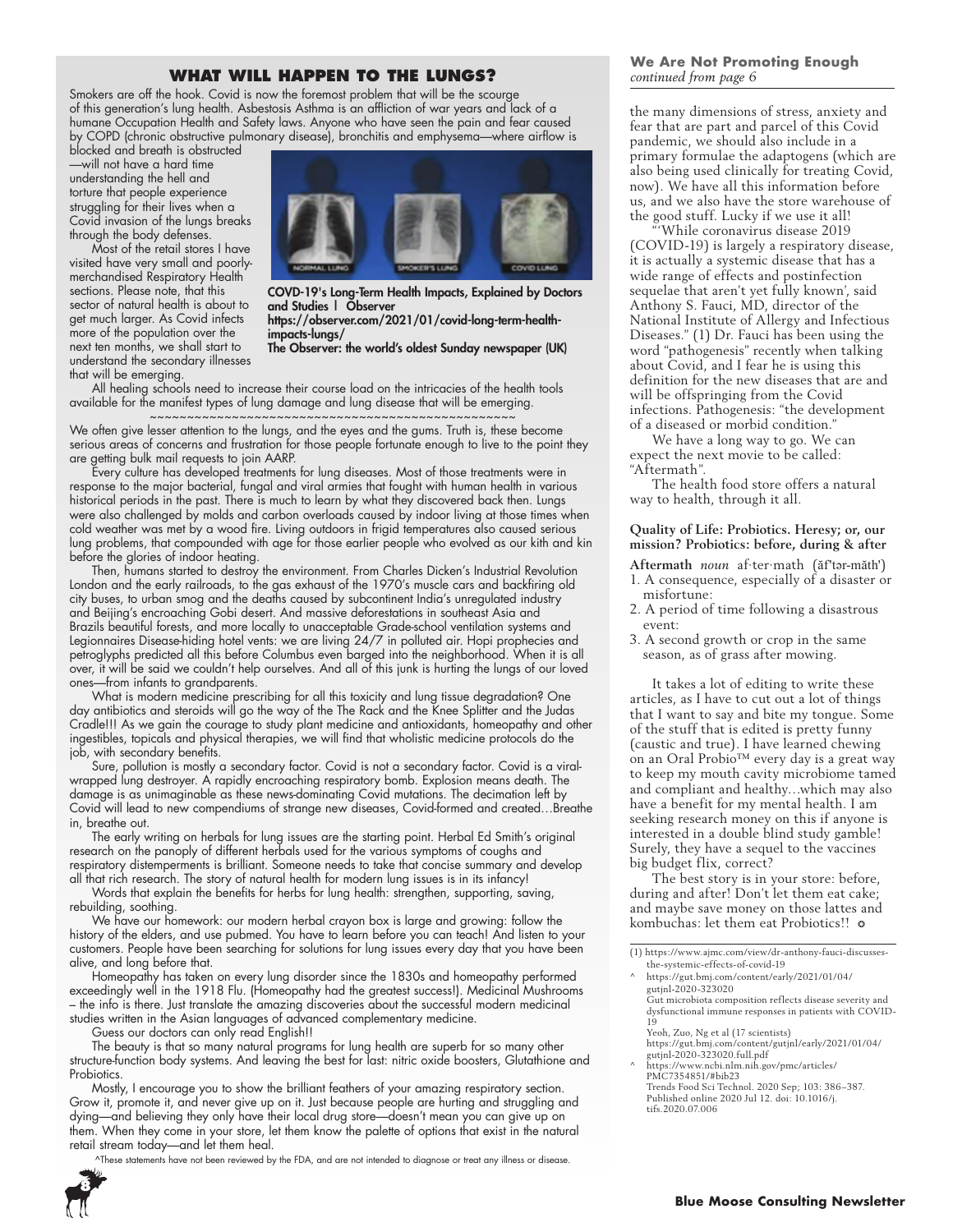# **ROOT OF THE MONTH – THE SO-CALLED FO-TI**

No one in China ever used the name fo-ti for the herb they found and utilize, called "ho-shou-wu." TCM never used the connotation fo-ti for any other herb or herbal formula. The plant known as fo-ti in American herbal commerce is actually super popular worldwide. Known to promote good health and virility, it is revered to support healthy aging.

The plant itself is a type of vine that traditionally grows in the mountains of central and southern China. There is a lot of product on the market that is misidentified fo-ti, or uses the wrong plant parts, or offers raw fo-ti —when the wisdom of TCM learned that the energies of the plant changed when the plant is cooked in a traditional manner.

The stories about how fo-ti came to be in the TCM dispensary, as well as the clever marketing of a product called fo-ti-teng (that led to this modern name in US commerce- as a mistake from the 70's) are wonderful stories worthy of learning. What matters to a health food store is that you provide a product properly harvested, manufactured in the proper manner—from the root/tuber—and tested for actives and safety.

My study shows that fo-ti—which has many intriguing historical uses as well as accumulating modern clinical evidence—has five excellent benefits that you should focus on. 1. antioxidant, 2. anti-aging tonic, 3. graying hair, 4. energy tonic, 5. neuroprotective, nervous system. Crossmerchandise in the haircare section as most people buy this for (black) hair color rejuvenation. As such—and as a tonic- fo-ti is a great herb to chat about "in the Spring, after a year of pandemic."

Fo-ti is almost always used in a formula. If buying the single herbal (extract—so much better for trying to get the actives from a tuber) consider it an adjunct herb to other formulas rather than something to take as a solo herb. Fo-ti is considered a great herbal for regeneration from exhaustion or longterm stress. The hair luster is actually just a manifestation of renewed vitality—something we can all use.

Antioxidant, energy, neuroprotective nervous system support—that is the direction that mainstream Asian science has been focusing on as the herb continues to assumes its supreme reputation starting in the Chinese medical texts in 713 AD. Today's hype is that it is excellent for fertility—while the astute student of energetics also recognizes it as a supreme Jing tonic herb, similar in restoration to Goji berry for chronic or acute stress, overwork or people who have disrupted their Qi through abuses. And we know that pandemic will do that to you. Utilize with stress formulas, nervous system tonics where energy is low, and with the many stellar anti-inflammatory formulas you appreciate. Would probably complement astaxanthin. as another common use is for the "strength and stability of the lower back and knees.

Discovering the secret to restored youth and vigor. Thank you, Mr. He!

^These statements have not been reviewed by the FDA, and are not intended to diagnose or treat any illness or disease.

### **How Ya Doing?** *continued from page 2*

modalities in treating the present Covid virus. Does anyone think trained professional Homeopaths are just watching TV and waiting in line for a Covid shot? Whether they get vaccinated or not. They are treating patients every day, with Homeopathy, and collecting data.

I am personally aware of practitioners actively using natural medicine—from adaptogens to beta glucans to Medicinal Mushrooms—and C, D and Zinc to structured silver water and of course Probiotics and Glutathione—in the front line therapies for those afflicted. Does anyone think these health care professionals are selling early seat tickets to the Covidline? NO. they are treating people daily and with preventive, and acute and lifedependent, actions to help the human body —which is infinitely complex—to respond

to this current novel and dangerous mutating virus.

Evolution goes on and so does life: and we have to learn as much as we can on the most useful modalities: and I stress that this is plural. Not as in drug cocktail, but as in "complementary medicine" The concept of complementary medicine was muzzled and locked in the closet as drug kingpins took over. One therapy. One solution: wait until we produce it and no advice on what to do in the interim. History will scoff at this failure: especially in a time with so many opportunities and the availabilities of great communication channels. The modern "stupidity of simplify" in the complex natural order again proves arrogant and wrong. However history writes the story in the aftermath, this footnote here says that they are also lucky if they succeed with their allopathic prescriptions. I hope that they are lucky. I have some faith; but like

*continued on page 10*

### **PERFECT ONGOING TRAINING: Get Your store sales team + product teachers "Ohhira-wise" AN INVITATION.**

Some educational tools work very well for some companies. Dr Ohhira's Probiotics<sup>®</sup> are acknowledged by consensus as being both different and better. Most would say that these foodgrown, fermented whole food prebiotic, probiotic, postbiotics are the best product in the world for quickly bringing the gut back to homeostasis.\*

So, I suggest this should be the best-selling probiotic product in every healthfood store. I know from trainings that when people hear the info, they are awestruck as to how a product could be made with nature so clearly in mind; and be able to naturally fit into the body to help the gut keep the whole human body in a better working order. But most people cannot translate these facts and ideas to customers. There is a lack of confidence in speaking about the product and in answering customer's questions.

I personally am lucky because I have been studying this product intently for 20 years. Your team often does not have the time for non-stop study. Hence, ExpertVoice is a perfect idea for an incredible product. BMC invites you to join the education—in process, whenever you have the time: and with rewards!

The invite: "top brands, like **Essential Formulas**, really appreciate knowledgeable sales associates like you. So, you're invited to join ExpertVoice. where Essential Formulas is offering experts like you insider knowledge and special access to their products at incentive pricing.' It's this simple:

- (1) Go to ExpertVoice.com, or download the ExpertVoice app.
- (2) enter your email and name
- (3) select Sign Up or Join Now
- (4) when prompted, search for your retail location
- (5) complete your registration and engage with "Essential Formulas"
- (6) add your country, State and City in your "Profile" section where products can be sent to you
- (7) don't forget to verify your email address
- (8) once your application is received, confirmed and approved you will receive notification that you can now receive rewards

^ Make sure your store management approved this, as you will be receiving products at the store address

### **MISSIONS:**

### • LEARN MORE, SELL MORE

learning more allows you to give more informed product recommendations to customers which usually means you sell more!!

### • TRY PRODUCTS AT A DISCOUNT

a confession: I am not a follower of the belief that all new tech toys are worthwhile, or that the integration of social-media and brick & mortar retail is a winning business strategy to adopt at the expense of the store space and its value! Obviously, NEW is not always good. The trash-heap of failed tech "break-throughs" is bigger than the floating and polluting plastic ocean garbage patches and microplastics: and most were wastes of time (my opinion at least!)

That skepticism presented: this is a very good educational tool for you and your staff to fully understand the extremely important and unique benefits of Dr. Ohhira's Probiotics® . I would love to see every store improve their educational prowess on the manifest benefits of Probiotics!



questions: support@expertvoice.com or 866-376-4685 mon-fri 10:30 AM – 7:30 PM EST

### *https://essentialformulas.com/probiotic-faq/*

\*These statements have not been reviewed by the FDA, and are not intended to diagnose or treat any illness or disease.